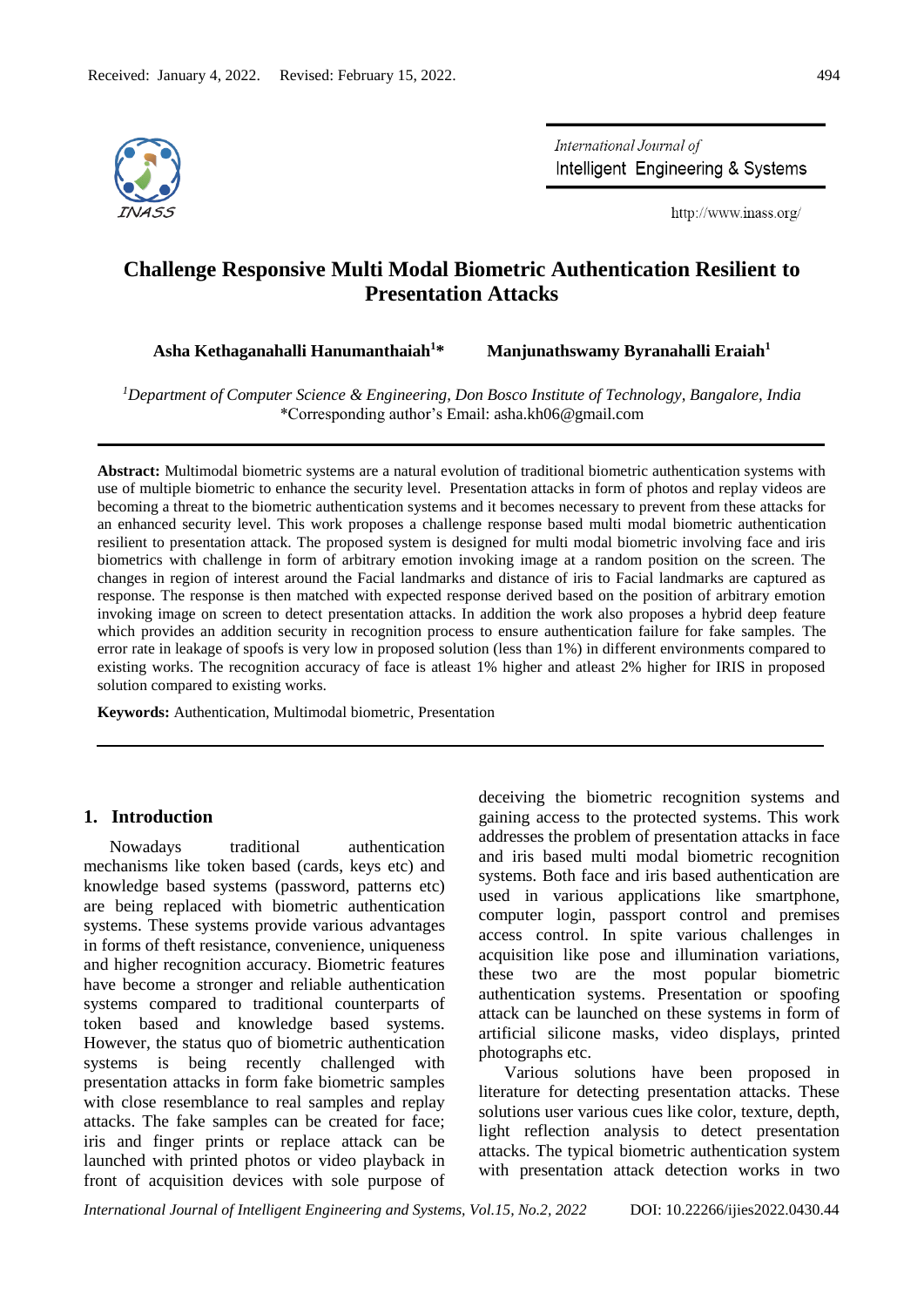stages. Right after biometric image acquisition, presentation attack detection process analyzes the biometric image. Once the image is detected real, it is passed to the next stage of recognition process. Features set for both the process are quite different. The features are analyzed either by statistical means or using machine learning algorithms.

This work proposes a challenge response based multimodal biometric authentication involving face and iris biometric. An arbitrary emotion provoking image is placed in a random position of screen and presented as challenge to the user. The response of user is captured and compared to expected response to detect spoofing attacks. By this way proposed solution is secure against both photo attacks and video replay attacks. In addition a variant of local binary pattern is designed and integrated into a deep convolutional network to provide a hybrid deep learning feature. Recognition system designed with SVM classifier on the hybrid deep learning features takes the fake samples to negative cases with higher probability. Following are the novel contributions of this work

- 1. Challenge response based mechanism to detect both photo and video replay based presentation attack.
- 2. A variant of local binary pattern for biometric system with integration into the deep learning convolutional neural network to get a novel hybrid deep feature for a enhanced security during recognition.

The rest of the paper is organized as follows, in section 2, related works on presentation attack detection systems for biometric authentication systems are discussed. In section 3, the research gaps are detailed and problem is defined. In section 4, the proposed challenge response mechanism to mitigate presentation attack and the novel hybrid deep feature for recognition are detailed. In section 4, the performance results of proposed solution and comparison with state of works are presented. In section 5, the conclusion is presented.

### **2. Related work**

The survey is done in two categories of Face spoof and Iris spoof detection.

Souza et al [1] integrated LBP with convolutional neural network in the first layer for enhanced learning of local pattern features. Though this approach works well for artificially generated images, it fails in case of illumination variations. A new local textural pattern feature called dynamic

local ternary pattern (DLTP) is proposed to detect face liveliness by Parveen et al [2]. Though the method works well for face spoof detection, it can be deceived using variations in illuminations. Akhtar et al [3] proposed a method to detect discriminative patches with higher correlation to spoofing attack. The discriminative patches are found by analyzing the in homogeneity in local intensities. The detected discriminative patches are compared statistically to detect spoofing. But the method can be deceived through replay attack. Zhou et al [4] extracted multi scale color features and local directional number pattern features from the image. These two features in combination resist the illumination variations. Though the method detects artificial faces, it fails for replay attacks. Li et al [5] detected the pixel variations due to pulse around the upper facial regions and analyzed it statistically to detect face spoofing. Pixel variations over a time period is collected and power spectral density features are extracted. These features are then thresholded to detect liveliness. The approach was able to detect print attacks but failed for video replay attacks. Hasan et al [6] used contrast and texture features to detect face spoofing. Contrast and texture feature are extracted using Gaussian filtering at different scales. SVM classifier is then used to process feature and detect spoofed photos. But the solution can be deceived with illumination variations. Cai et al [7] extracted meta patterns from face image using a two stream hierarchical fusion network. This pattern along with color featured from the RGB image is used to face liveliness. The method can be deceived with video replay attack. Zheng et al [8] combined depth and multi scale features to detect face spoofing. Higher level feature representation of depth and multi scale is learnt using a two steam spatial temporal network.

Though the method works well for photo attacks, it can be deceived using video replay attacks. Song et al [9] proposed face spoof detection method based on depth cue. Face image acquired from binocular camera is used. From the two images, depth information is extracted and classified using SVM classifier to detect spoofs. But the approach can be deceived presenting two different images in quick succession matching the acquisition order. Cai et al [10] extracted discriminating local features from image, which can be used for spoofing detection. Deep learning convolutional neural network is combined with recurrent neural network is used to detect the discriminating features. The method works best for faces created using tools like Deepfakes but fails for video replay attacks. Yu et al [11] used material characteristics detected from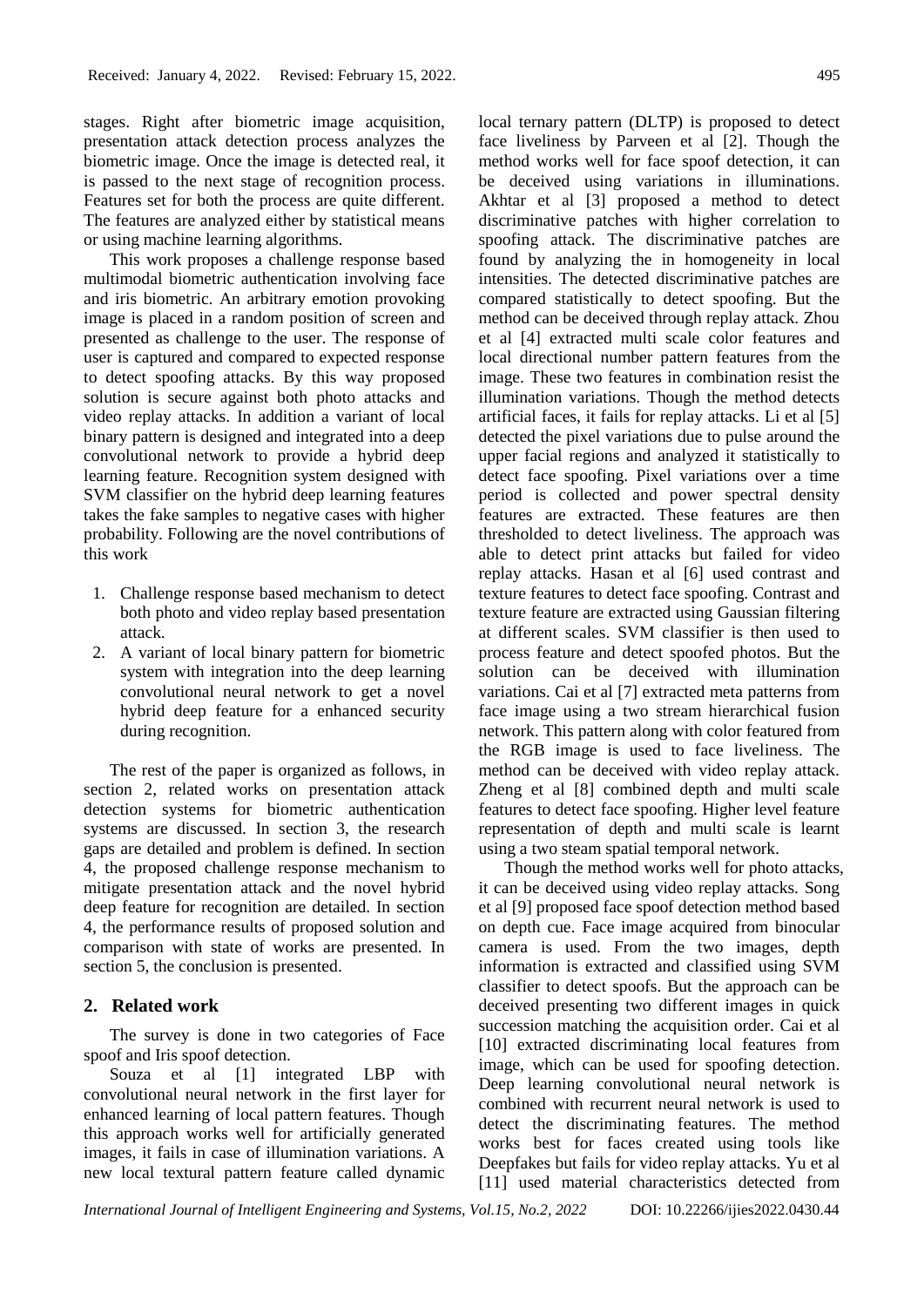reflection to classify spoofed images. The material from where image is reflected can be skin, glass, paper or silicone. The reflection pattern is classified using a trained bilateral CNN to detect the material. By this way photo, video reflection or silicone surface etc can be detected. But the method can be disrupted by reflecting noise along with image. Tu et al [12] classified the temporal features using deep learning to detect spoofing. Temporal features are the motion cues in eye, mouth and head. Features are extracted using CNN and classified by the LSTM to discriminate movements for liveliness detection. But method fails in presence of video replays. Wang et al [13] acquired face image in four different modalities and extract deep learning features using Resnet model. Softmax classifier is trained to classify the Resnet features to real or fake face. Though the method detects photo spoofs it fails in presence of video replays. Liu et al [14] used sequence of random light intensities and used the reflection properties to detect spoofs. But this method has higher sensitivity to surrounding artificial light sources which increases the error rate. Chou et al [15] proposed a multi modal approach in which challenge is raised to user and voice response is expected from the user. Based on the voice response, liveliness is detected. But with recent voice tools it becomes easy to speak in someone else voice and deceive the system. Boutellaa et al [16] also used voice modality based challenge to detect spoofing, but this too suffers from same problem of voice faking. Wang et al [17] acquired image from two different camera placed at different places and used the depth information in the acquired image to detect spoofs. Through careful manipulation of image, the solution can be deceived. Agarwal et al [18] proposed a local descriptor for detecting iris spoofing. The descriptor is productive and learns correlation for a pixel with its hexagonal neighbors. Hexagon was selected due to its symmetric properties and higher angular resolution. Bhogal et al [19] proposed six different picture quality measures to assess genuine biometric attributes. But it is easy to create masks to deceive these quality measures. Fathy et al [20] extracted entropy esteems from the wavelet channels and LBP transformations. These entropy esteems are then thresholded to detect fake iris samples. Nguyen et al [21] extracted deep learning features for the iris image captured from the near infrared light camera sensor in various intensities. The detection results for each image are then fused using weighted scoring means to detect iris spoofs. Gavisiddappa et al [31] proposed a multi modal biometric authentication system involving face, iris and finger print. Handcrafted features of LBP, HoG and GLCM are extracted from the biometric image. The features are classified using SVM classifier. But this method did not consider impact of replay attack during authentication. Bouchiba et al [32] used gait and ECG biometric signals for authentication. Their integration to face based biometrics is difficult due to complexity in data acquisition. Abed et al [33] extracted palm vein features and used for authentication. Though the complexity of vein patterns makes it difficult to forge palm vein, the palm vein based authentication system cannot be prevented from replay attack.

#### **3. Problem definition**

The summary of survey is presented in Table 1. From the survey, it can be seen that most of the methods for preventing biometric authentication works fail in case of video based replay attacks. Typical presentation attack detection mechanisms based on texture, depth, light reflections, colors, sound etc can be deceived with carefully designed attack plan. The failure is due lack of random challenge mechanism with difficult to create response in a short interval of time (milli seconds). The proposed work addresses this problem.

## **4. Challenge response multi model biometric reorganization**

This work proposes a challenge mechanism which is completely random and difficult for attackers to compute response for challenge in short interval of time.

The proposed solution has two stages: liveliness detection and hybrid deep feature based recognition. Each of the stage is detailed below.

### *A.* Liveliness detection

The challenge is an arbitrary emotion provoking image positioned randomly in the screen. The facial image is collected from camera with eyes in open condition. The facial response and iris position related to facial landmarks are collected. This actual response is matched with expected response to detect the liveliness of the biometric input. Only when liveliness is detection, the second stage of hybrid deep feature based recognition is invoked.

When user is ready for authentication process, camera is set on. An, an arbitrary emotion proving image is placed on screen at random position  $(x_n, y_n)$  and Facial images are obtained for certain interval of time. From the sequence of face images, face regions obtained the Facial image using Voila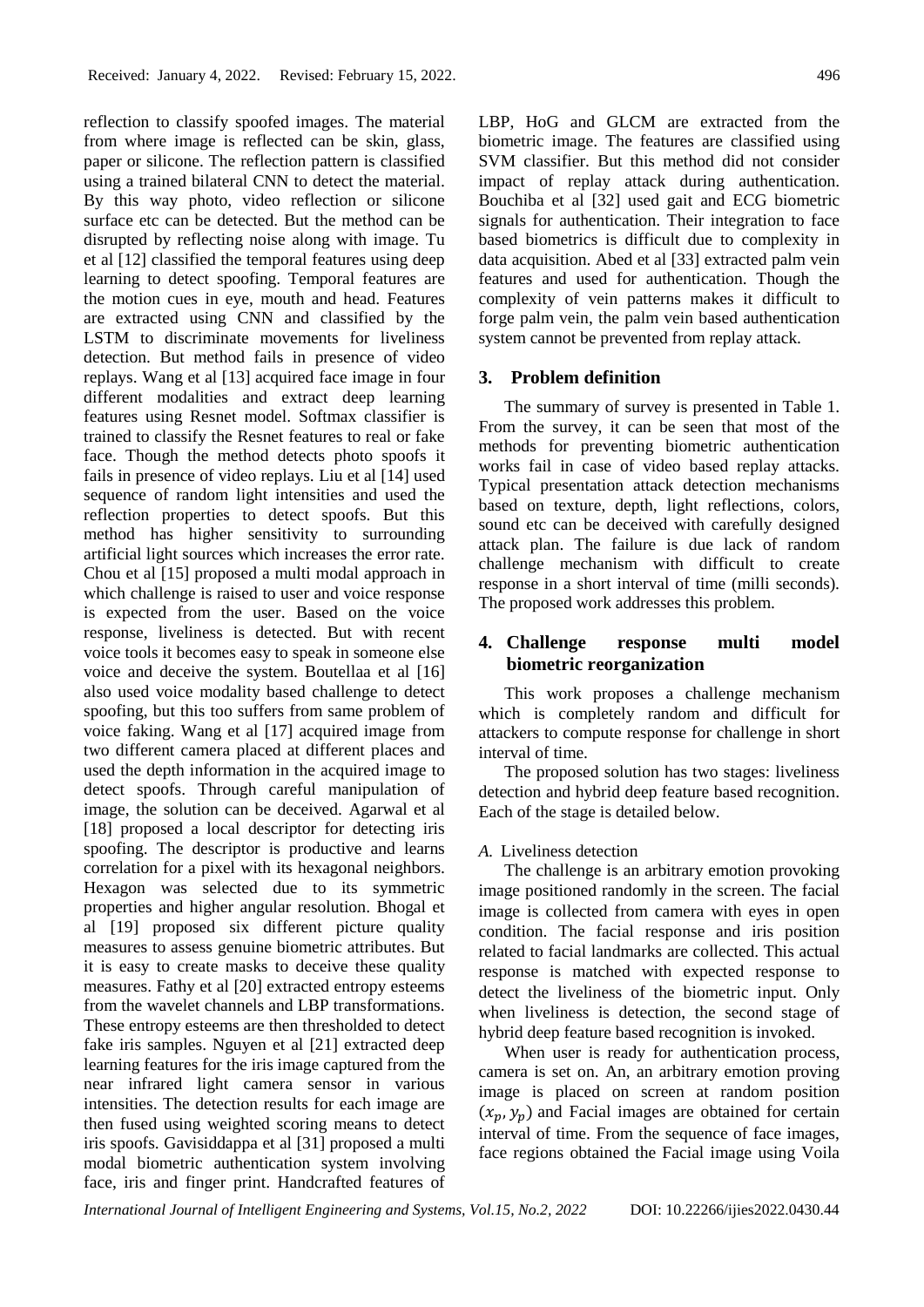| <b>Author</b>        | Approach                                                                                                      | <b>Drawbacks</b>                                                                                                          |
|----------------------|---------------------------------------------------------------------------------------------------------------|---------------------------------------------------------------------------------------------------------------------------|
| Souza et al [1]      | LBP integrated into convolutional layer of CNN                                                                | Fails in case of illumination<br>variations                                                                               |
| Parveen et al [2]    | New local textural pattern feature to detect face spoof                                                       | Deceived using variations in<br>illuminations                                                                             |
| Akhtar et al [3]     | discriminative patches are compared statistically to<br>detect spoofing                                       | Fails for replay attacks                                                                                                  |
| Zhou et al [4]       | multi scale color features to detect artificial faces                                                         | Fails for replay attacks                                                                                                  |
| Li et al $[5]$       | Analyzed pixel variations due to pulse around the<br>upper facial regions to detect face spoof                | Able to detect print attacks but failed<br>for video replay attacks                                                       |
| Hasan et al [6]      | Contrast and texture feature are extracted using<br>Gaussian filtering at different scales to detect spoofing | Solution can be deceived with<br>illumination variations                                                                  |
| Cai et al [7]        | Colour and meta features are used to detect face<br>liveliness                                                | Fails for video replay attack                                                                                             |
| Zheng et al [8]      | combined depth and multi scale features to detect face<br>spoofing                                            | Fails for video replay attack                                                                                             |
| Song et al [9]       | face spoof detection method based on depth cue                                                                | The approach can be deceived<br>presenting two different images in<br>quick succession matching the<br>acquisition order. |
| Cai et al [10]       | discriminating local features for face spoofing<br>detection                                                  | Works only for artificial faces                                                                                           |
| Yu et al $[11]$      | used material characteristics detected from reflection to<br>classify spoofed images                          | Accuracy disrupted by reflecting noise<br>along with image                                                                |
| Tu et al [12]        | Used motion cues in eye, mouth and head to detect<br>spoofing                                                 | Fails in presence of video replays                                                                                        |
| Wang et al [13]      | acquired face image in four different modalities and<br>detected liveliness                                   | Fails for video replay attacks                                                                                            |
| Liu et al [14]       | used sequence of random light intensities and their<br>reflection properties                                  | Higher error due to surrounding<br>artificial light sources                                                               |
| Chou et al [15]      | Challenge response in terms of audio feedback                                                                 | Can be deceived easily                                                                                                    |
| Boutellaa et al [16] | Voice modality based challenge response                                                                       | Can be deceived using voice faking                                                                                        |
| Wang et al [17]      | Analyzed depth information from image captured using<br>two cameras                                           | Can be deceived with careful<br>manipulation of image                                                                     |
| Agarwal et al [18]   | local descriptor for detecting iris spoofing.                                                                 | Fails for video replay attacks                                                                                            |
| Bhogal et al [19]    | six different picture quality measures to assess genuine<br>biometric attributes                              | easy to create masks to deceive these<br>quality measures                                                                 |
| Fathy et al [20]     | Thresholded entropy esteems to detect iris spoofing                                                           | Fails in case of illuminations                                                                                            |
| Nguyen et al [21]    | Multi modal acquiring iris acquisition with varying<br>light intensities.                                     | Fails in presence of artificial light<br>intensities                                                                      |

Table 1. Survey summary

Jones [22]. Let the sequence of face regions be  ${F_1, F_2, ..., F_t}$ Discriminative response map fitting [23] organizes 68 different landmarks on any face region as shown in Fig. 1. Sudden display of images invokes various emotion responses on the face and it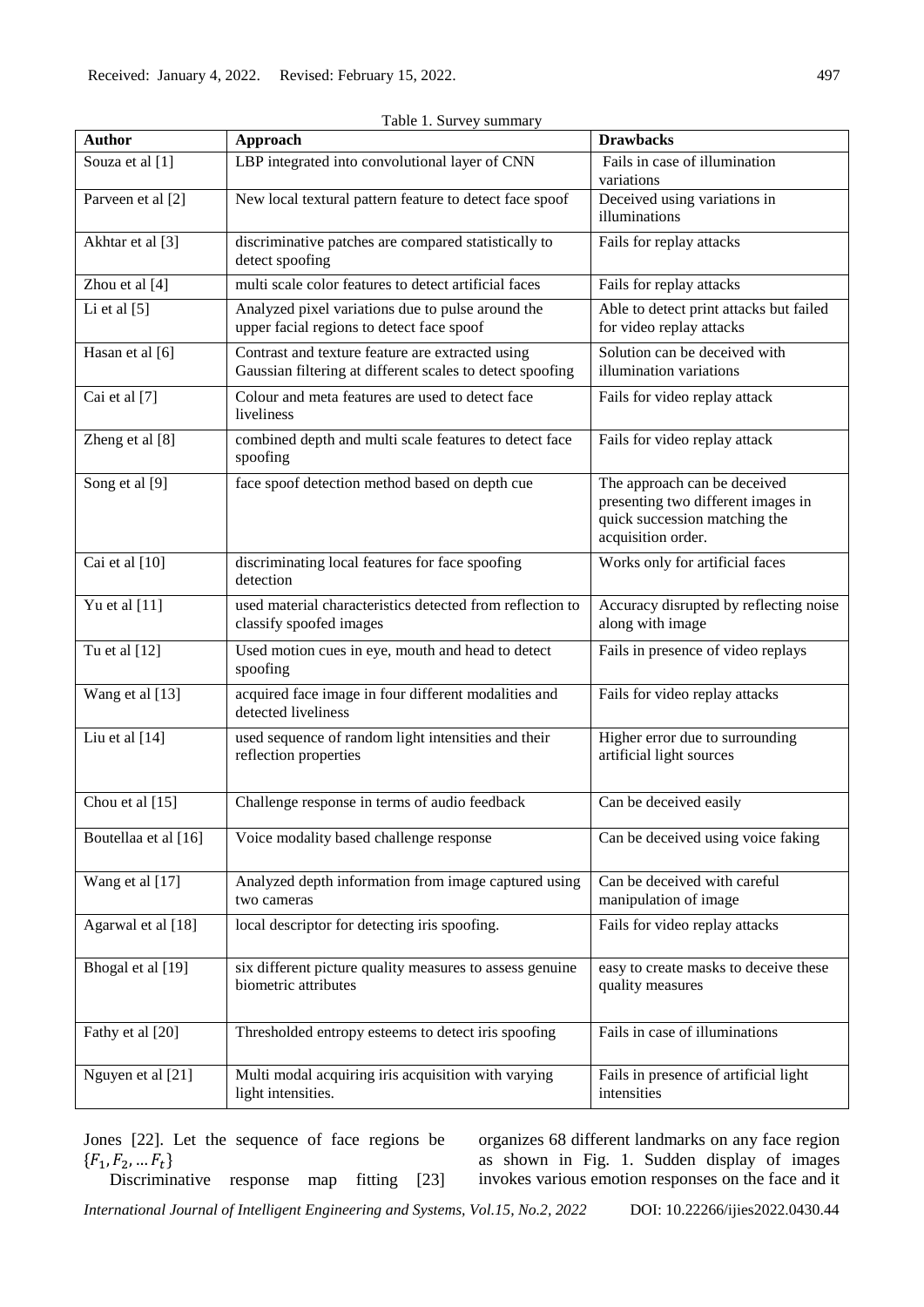is reflected as activations in the certain 68 different facial landmarks. Quiroz et al [24] have mapped different emotions to activations in the particular facial landmark areas. The mapping is given in Table 2. A square patch of size m is created for each of set of facial landmarks and this becomes the ROI set.  $ROI = \{S(L_1, m), S(L_2, m), ... S(L_n, m)\}\$ 

Where S is the square with size m and center point as  $L<sub>r</sub>$ . The change in the mean intensity values over these ROI regions for all images in sequence  $\{F_1, F_2, \dots F_t\}$  are collected as below

The intensity values in time domain are preprocessed using three temporal filters. Detrending filter is first applied to reduce the slow or non-stationary trend of the signal. Moving average filter is applied to remove random noises. Finite impulse bandpass filter is then applied with cut off frequency of [0.7, 4] Hz. From the preprocessed signals of each ROI region power spectral density (PSD) is calculated. An activation threshold  $(T)$  is set by taking the peak value of power spectrum density of ROI regions around all landmarks as

$$
T = \frac{\sum_{i=1}^{68} Peak(PSD_i)}{68} \tag{1}
$$

In case of ROI is activated, due to image impulse, the peak value of PSD for that ROI region will be more than the threshold. In case ROI is not activated due to image impulse, the peak value of PSD for that ROI region will be less than the threshold. A sample PSD plot for activated ROI region and not activated ROI region is given in Fig. 2.

The left part in Fig. 2 is the activated ROI region, where peak point is above the threshold T. The right part in Fig. 5 is the non activated ROI region where peak point is below the threshold T.

The ROI regions activated are found for the challenge image whose emotion label is already known. To facilitate this, a collection of images are kept in following categories of happiness, sad, fear, angry, surprised, disgusted, awed, appalled and hatred. Image of the particular category is presented as challenge whose activated landmarks be  $\{EL_1, El_2, ... EL_m\}$  and the activated ROI regions are found in the response. Let the landmarks corresponding to those activation regions be  ${L_1, l_2, ... L_n}$ , then a matching score (MS) is calculated as

$$
MS = \frac{\Sigma (EL \cap L)}{\max (m,n)}\tag{2}
$$

The challenge image is moved randomly at



Figure. 1 Intensity plot for the ROI regions



Figure. 2 PSD Plot

positions  $\{(x_1, y_1), (x_2, y_2), (x_n, y_n)\}\$  when face region sequence  $\{F_1, F_2, \dots F_t\}$  are collected. Let the center position of left iris in these face regions be  $\{(Ix_1, ly_1), (Ix_2, ly_2), (Ix_n, ly_n)\}\.$  Distance the challenge image has moved over the time period is measured in terms of Euclidean distance as  $p =$  $\{p_1, p_2, \ldots, p_{n-1}\}$  etc where

$$
p_t = \sqrt{(x_{t+1} - x_t)^2 + (y_{t+1} - y_t)^2}
$$
 (3)

Similarly the distance the center of iris has shifted over the time period is measured in terms of Euclidean distance as  $q = \{q_1, q_2, ..., q_{n-1}\}$  etc where

$$
q_t = \sqrt{(Ix_{t+1} - Ix_t)^2 + (Iy_{t+1} - Iy_t)^2}
$$
 (4)

correlation is calculated between  $p$ ,  $q$  as

$$
C = \frac{\Sigma (p_i - \overline{p})(q_i - \overline{q})}{\sqrt{\Sigma (p_i - \overline{p})^2 + (q_i - \overline{q})^2}}\tag{5}
$$

When  $MS$  is more than 0.7 or C is more than 0.7 then liveliness is detected and passed to next stage of recognition. In failure of this condition, spoofing is detected, and acquisition process is repeated.

*B.* Hybrid deep feature based recognition

Local binary pattern (LBP) proposed by Ojala et al [25] is a effective texture pattern descriptor which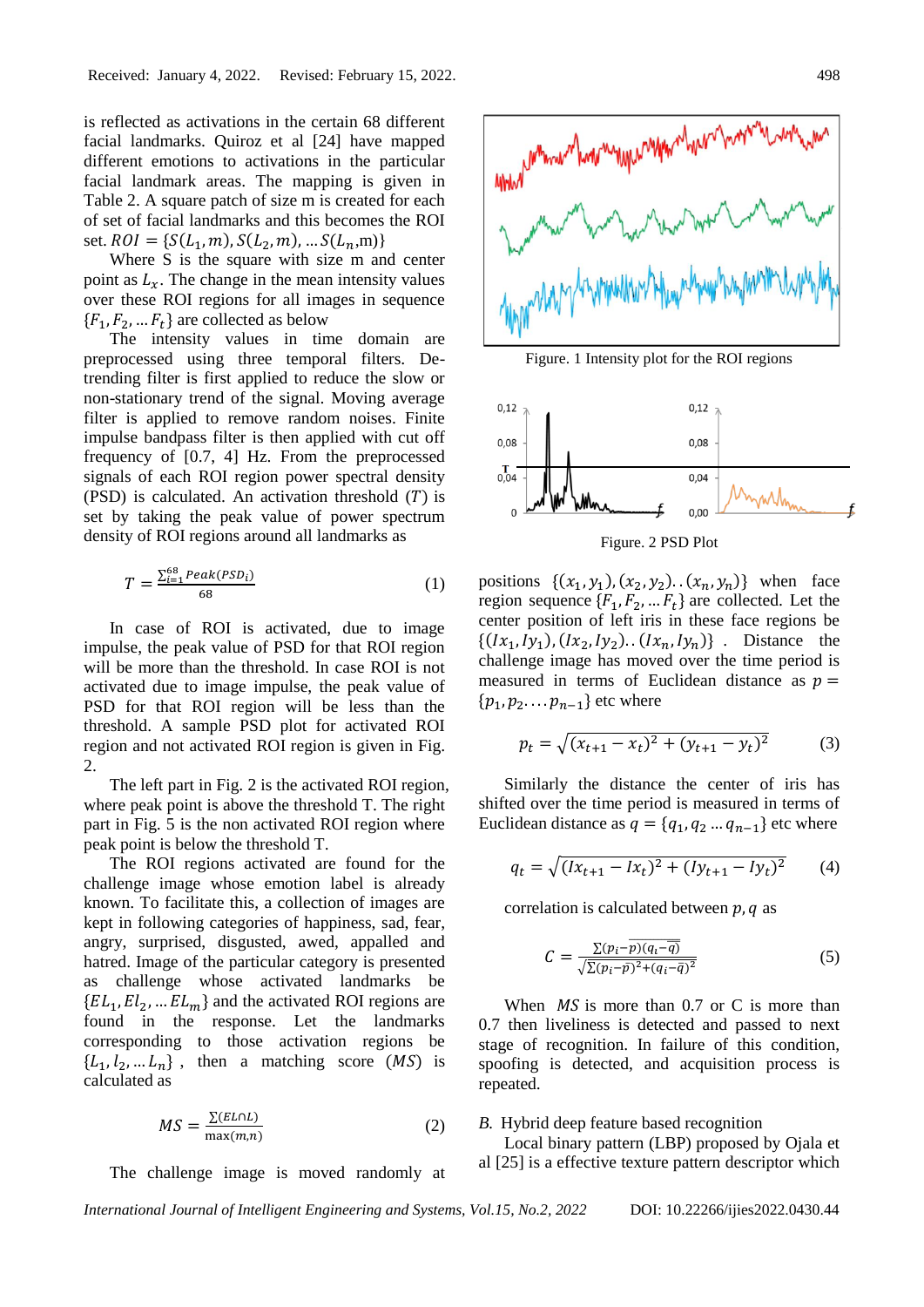

Figure. 3 68 facial landmarks (Courtesy [23])

| <b>Emotion</b>    | $\sigma$ .<br><b>Facial landmarks activated</b> |
|-------------------|-------------------------------------------------|
| Happiness         | 12,25                                           |
| Sad               | 4,15                                            |
| Fear              | 1,4,20,25                                       |
| Angry             | 4,7,24                                          |
| Surprised         | 1,2,25,26                                       |
| Disgusted         | 9,10,17                                         |
| Happily sad       | 4,6,12,25                                       |
| Happily surprised | 1,2,12,25                                       |
| Happily disgusted | 10.12,25                                        |
| Sadly fearful     | 1,4,15,25                                       |
| Sadly angry       | 4,7,15                                          |
| Sadly surprised   | 1,4,25,26                                       |
| Awed              | 1,2,5,25                                        |
| Appalled          | 4,9,10                                          |
| Hatred            | 4,7,10                                          |

Table 2. Emotion to facial landmark activation mapping [24]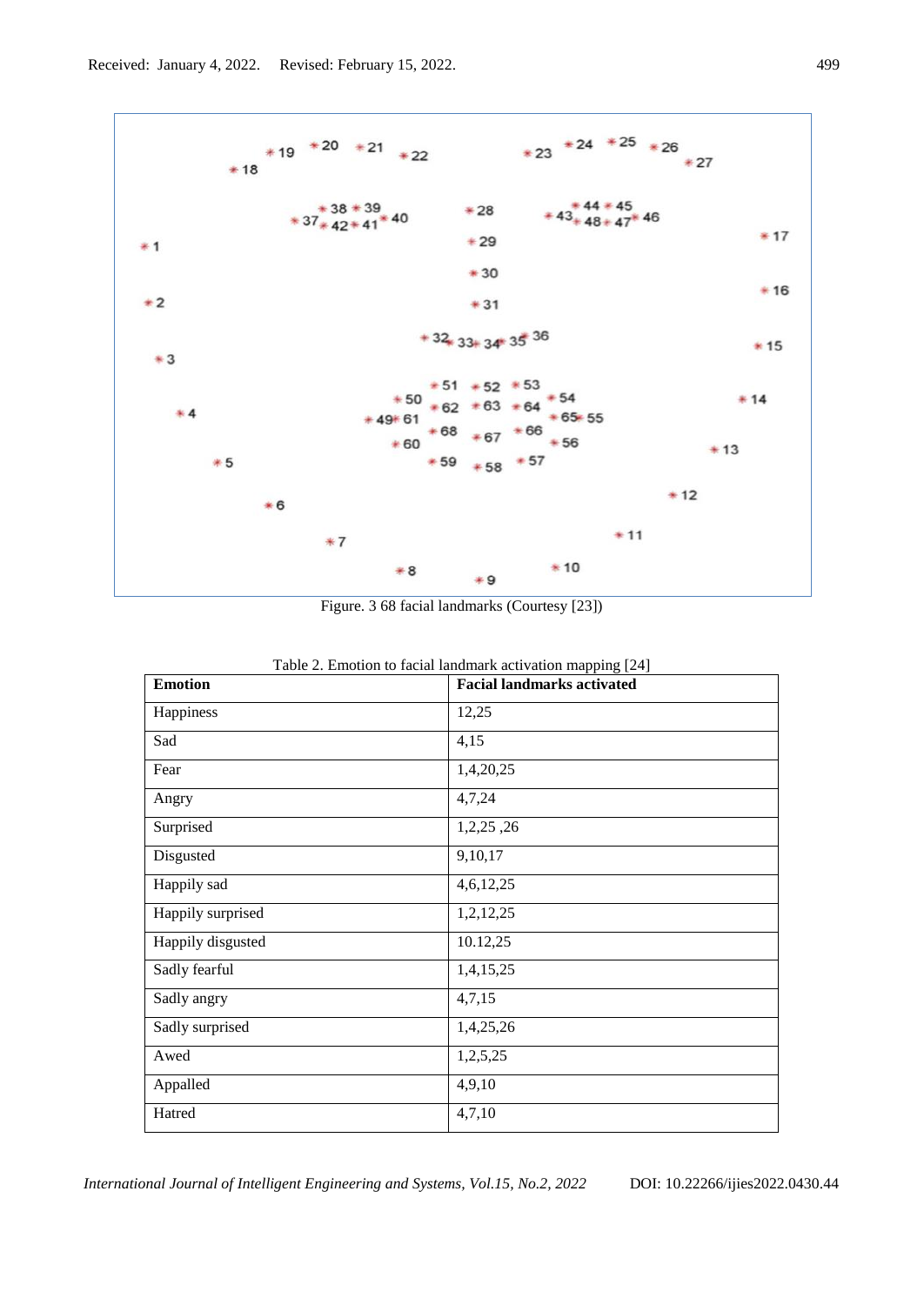

Figure. 5 Process flow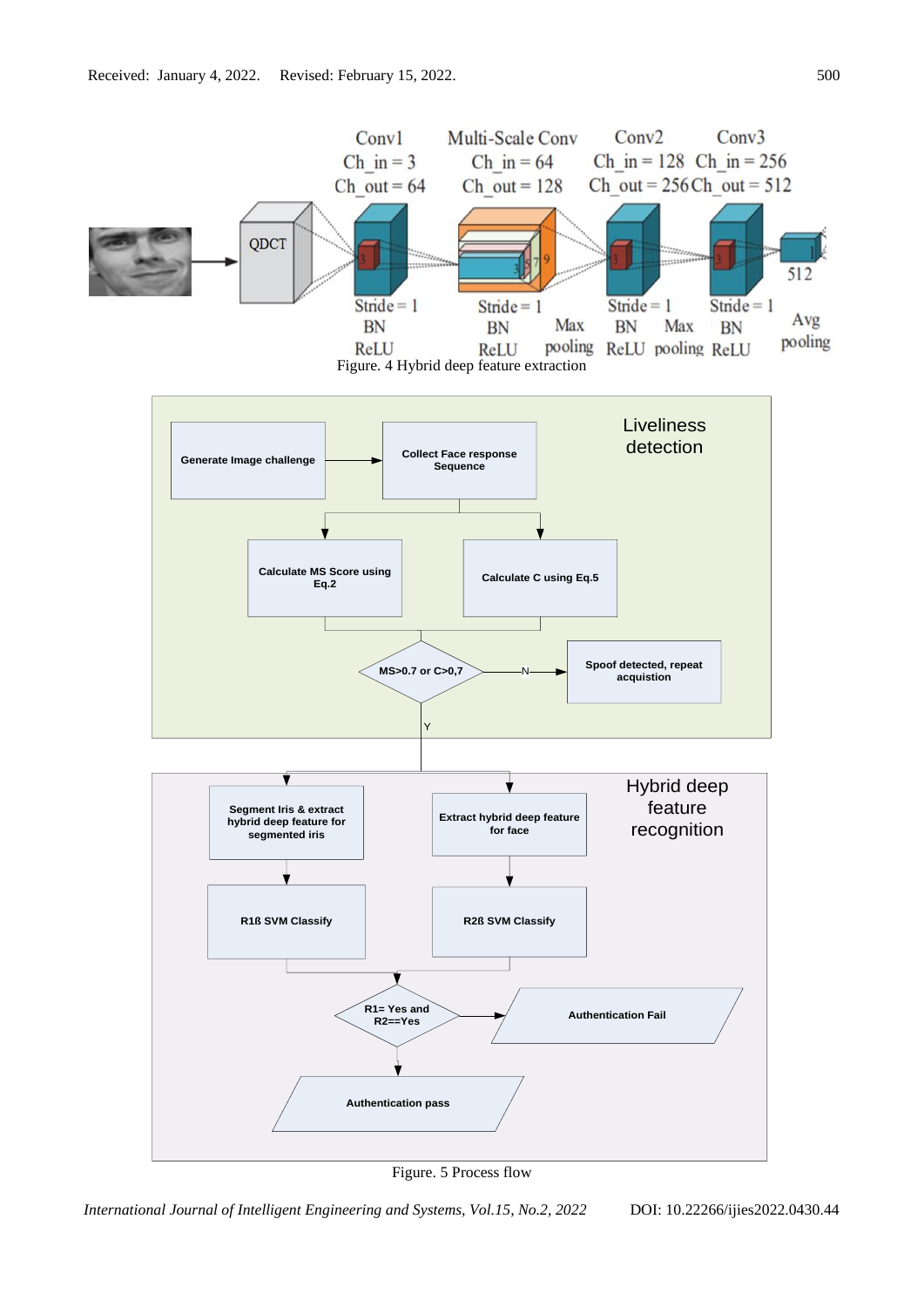can provide a better representation of local texture pattern of image. Working in a block size of  $3 \times 3$ , the center pixel is used as threshold for the neighboring pixel. The LBP code of center pixel is generated by encoding the computed threshold into a decimal value. LBP is given as

$$
LBP = \sum_{i=0}^{P-1} s(n_i - G_c) 2^i
$$
 (6)

$$
s(x) = \begin{cases} 1, & if x > 0 \\ 0, & otherwise \end{cases}
$$
 (7)

In the above equation, P is the number of neighborhood pixels,  $n_i$  is the i<sup>th</sup> neighboring pixel and c is the center pixel. Souza et al [1] integrated LBP into the first layer of convolutional neural network and referred as LBP-net. The convolutions are done on the LBP transformed pixels instead of original pixels. The method provided better accuracy for face matching in presence of spoofing attacks. In this work, a deviation is made similar to LBPnet architecture by extracting QDCT coefficients from the face or iris regions in first layer and passing the QDCT coefficients to subsequent layer in convolutional neural network.

QDCT for an image  $f(x, y)$  is calculated as

$$
f(x,y) = A_n^q f(x,y) + \sum_{s=1}^n [D_{s,1}^q f(x,y) + D_{s,2}^q f(x,y) + D_{s,3}^q f(x,y)]
$$
\n(8)

Where  $A_n^q f(x, y)$  is the low frequency band and  $D_{s,1}^q f(x, y)$  is the high frequency band of the image. After QDCT is applied on the image a low frequency part, n groups of high frequency parts are obtained. To reduce the dimension of the coefficients, average fusion is done for low frequency sub bands. High frequency sub bands are fused using a fusion rule based on maximum value of energy of coefficients. The average fusion rule for fusing the low frequency bands is given as average of the coefficients pair wise between the Low frequency coefficients of two patch images. The fusion rule for fusing the high frequency sub bands is given as selecting the maximum value of coefficient between the pair wise high frequency sub bands.

The QDCT coefficients are given as input to a frequency domain convolutional neural network (Fig. 2). The coefficients pass through a sequence of ReLU and max pooling layer and a final average pooling layer to provide an output of  $1 \times 512$ dimension feature vector.

This feature is then used as input for the SVM classifier to recognize person based on face or iris image.

The process flow of the proposed challenge response multimodal biometric recognition is given in Fig. 3. There are two stages, liveliness detection and hybrid deep feature based recognition. In the liveliness stage, challenge image is placed at different locations and face response is collected. From the sequence of face responses,  $MS$  is calculated using Eq. (2) and  $C$  is calculated using Eq. (5). When  $MS$  or  $C$  value is more than threshold value of 0.7, recognition stage is trigged else acquisition is repeated. In the recognition stage, hybrid deep feature is extracted from segmented iris and face regions using CNN model based on

QDCT given in Fig. 2. The features are classified using respective SVM classifier. The classifiers are trained to classify the face and iris. If both face and iris matches, the user is authentication else the authentication fails.

## **5. Results**

The results are in two sub sections of liveliness detection and recognition.

## *A.* Liveliness detection

The performance of the proposed solution to detect spoofing is tested against OULU-NPU dataset [27]. The dataset has 990 real face videos, 3,960 fake face videos. The performance of the proposed solution is compared against attention based solution proposed by Zheng et al (2021) [8] and spatial gradient solution proposed by Wang et al (2020) [17]. Though the work [8] and [17] were tested for number of datasets, in this work we restrict the comparison to OULU-NPU dataset alone. The results for OULU-NPU dataset for [8] (in Table 6 of [8]) and for [17] (in Table 3 of [17]) were taken. The proposed solution was implemented in python and results were collected for same conditions in [8] and  $[17]$ .

Table 3. Testing environment

| Env1 | under random lighting and background. |  |  |  |
|------|---------------------------------------|--|--|--|
| Env2 | random attack media.                  |  |  |  |
| Env3 | transformation of the attack camera   |  |  |  |
|      | equipment.                            |  |  |  |
| Env4 | All above three factors combined      |  |  |  |

Table 4. Env1 results

| Env1       |                |                |               |  |
|------------|----------------|----------------|---------------|--|
| Solution   | <b>APCER</b> % | <b>BPCER</b> % | <b>ACER</b> % |  |
| Zhen et al | 1.4            | 1.8            | 1.6           |  |
| (2021)     |                |                |               |  |
| Wang et al | 2.0            | 0.0            | 1.0           |  |
| (2020)     |                |                |               |  |
| Proposed   | 0.62           | 0.51           | 0.32          |  |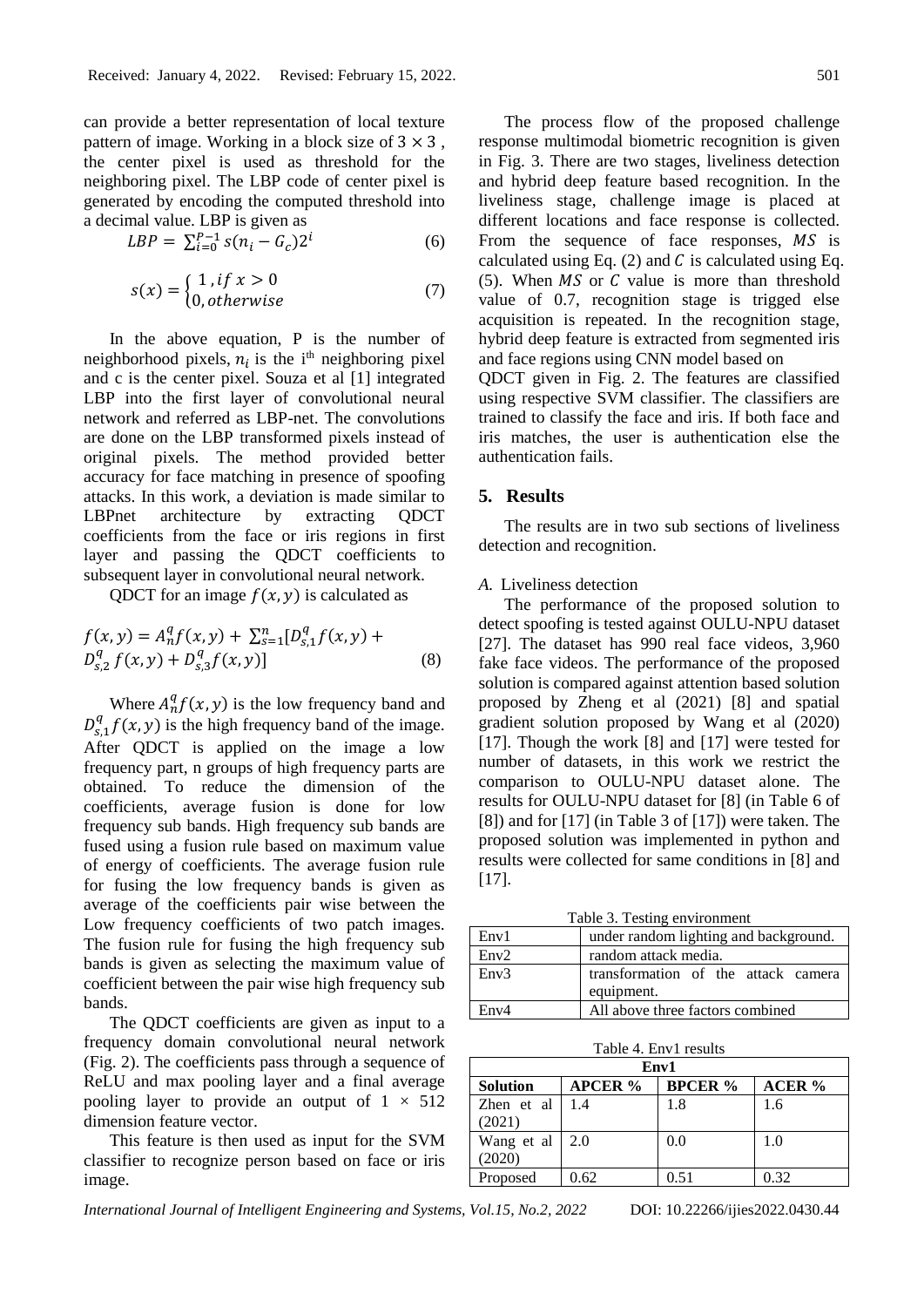

**Reciever operating characteristics(ROC) for IIT-D** 

Figure. 2 ROC for IRIS recognition for IIIT-D dataset



Figure. 3 ROC for IRIS recognition for ATVS dataset

The performance is compared in terms of attack presentation classification error rate (APCER), bona fide presentation classification error rate (BPCER), and average classification error rate (ACER). The lower the values of these error rates, the performance is better.

The performance test is conducted in four environments.

The performance in Env1 are measured and given in Table 4.

The proposed solution has lower error rate in presence of random lighting and background. This is because, the challenge response focused on areas of interest around AU in terms of pixel intensities in proposed solution instead of overall texture patterns used in existing works. The features used in proposed solution were more robust to lighting and background conditions.

The performance in Env2 are measured and given in Table 5.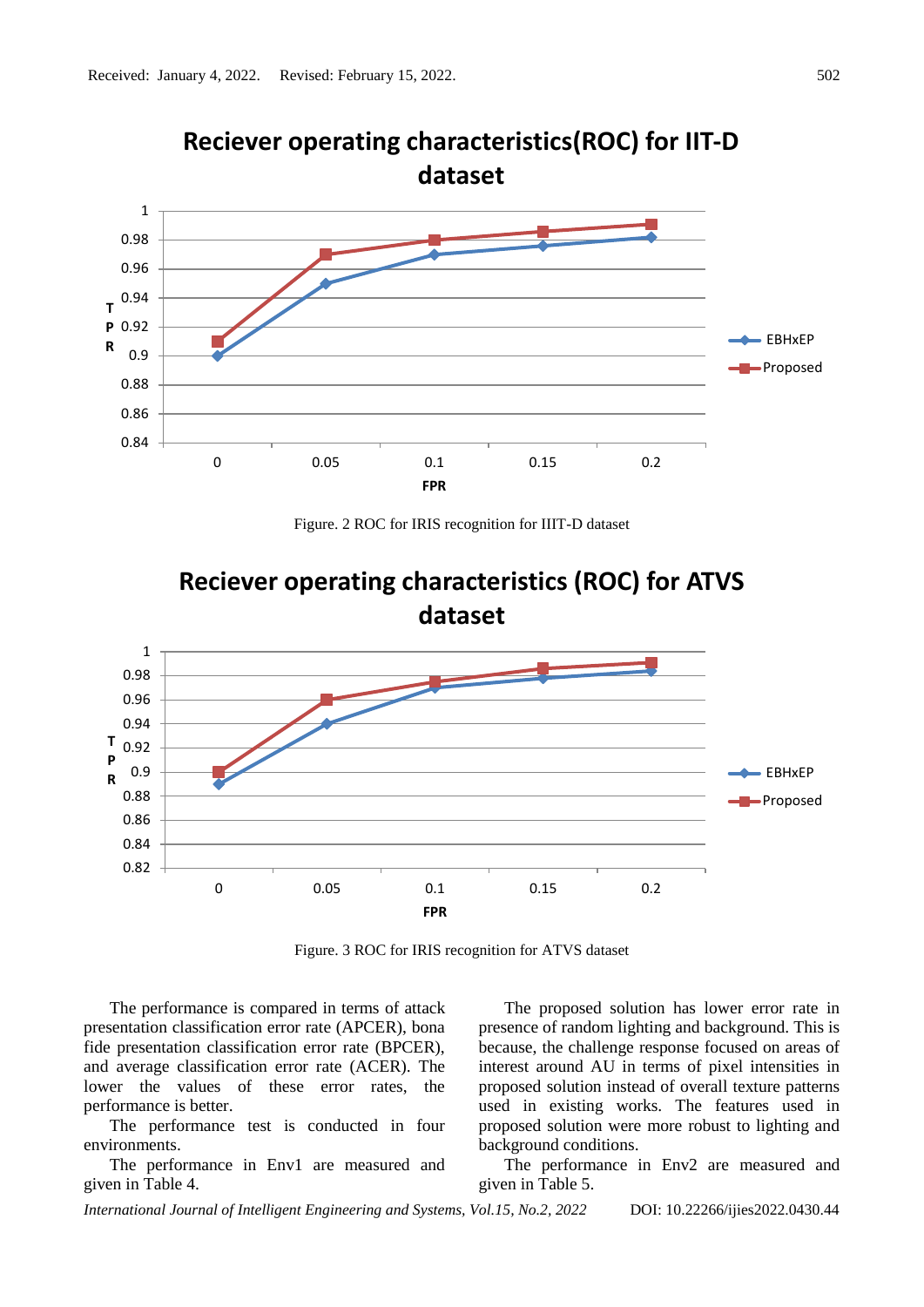The proposed solution has lower error rate in presence of random attack media. This is because, pixel intensity features used in this work has no correlation to attack media like screen, mobiles etc. But existing works used texture features which are sensitive to screen reflections.

The performance in Env3 are measured and given in Table 6.

The proposed solution has lower error rate in presence of various camera tuning parameters. This is because, the pixel intensities in AU regions has linear correlation to camera tuning parameters in the proposed solution.

The performance in Env4 are measured and given in Table 7.

The proposed solution has lower error rate in presence of combination of Env1 to Env3. This is due to linear correlation of features to environmental conditions.

From the results, the proposed solution is found to have lower values of error compared to existing works. The proposed solution is more robust to changes in attack pattern and lighting. Use of random challenge has lowered the error in classification between real and fake samples in the proposed solution.

#### *B.* Recognition

The face recognition performance of the proposed hybrid deep feature with SVM classifier is measured in terms of accuracy (ACC), false acceptance rate (FAR) and false rejection rate (FRR) for the face images in ORL face dataset [28].

The performance is compared against LBP-net and n-LBPnet proposed in Souza et al [1] for four environment conditions. The performance LBP-net and n-LBPnet was tested against NUAA dataset [34] in [1]. Compared to NUAA dataset, ORL face dataset is rich with acquisitions in different lighting conditions and thus NUAA dataset was used for testing the recognition performance in this work. In addition to proposed solution, LBPnet and n-LBPnet were implemented in python for evaluating the addition to proposed solution, LBPnet and n-LBPnet were implemented in python for evaluating the performance.

Table 5. Env2 results

| Env2                   |                |                |        |  |
|------------------------|----------------|----------------|--------|--|
| <b>Solution</b>        | <b>APCER</b> % | <b>BPCER</b> % | ACER % |  |
| Zhen et al             | 2.6            | 0.8            | 1.7    |  |
| (2021)                 |                |                |        |  |
| Wang et al $\vert$ 2.5 |                | 1.3            | 1.9    |  |
| (2020)                 |                |                |        |  |
| Proposed               | 0.64           | 0.56           | 0.41   |  |

Table 6. Env3 results

| Env <sub>3</sub> |                |                |               |  |
|------------------|----------------|----------------|---------------|--|
| <b>Solution</b>  | <b>APCER</b> % | <b>BPCER</b> % | <b>ACER %</b> |  |
| Zhen et al       | 2.0            | 3.9            | 2.8           |  |
| (2021)           |                |                |               |  |
| Wang et al       | 3.2            | 2.2            | 2.7           |  |
| (2020)           |                |                |               |  |
| Proposed         | 0.71           | 0.61           | 0.58          |  |

| Table 7. Env4 results |  |
|-----------------------|--|
|-----------------------|--|

| Env4            |                |                |        |  |
|-----------------|----------------|----------------|--------|--|
| <b>Solution</b> | <b>APCER</b> % | <b>BPCER</b> % | ACER % |  |
| Zhen et al      | 4.2            | 4.6            | 4.4    |  |
| (2021)          |                |                |        |  |
| Wang et al 6.7  |                | 3.3            | 5.0    |  |
| (2020)          |                |                |        |  |
| Proposed        | 1.81           | 1.61           | 2.36   |  |

Table 8. Face recognition performance in Env1

| Env1          |       |            |            |  |
|---------------|-------|------------|------------|--|
| <b>Method</b> | ACC   | <b>FAR</b> | <b>FRR</b> |  |
| LBPnet        | 0.976 | 0.028      | 0.016      |  |
| n-LBPnet      | 0.982 | 0.019      | 0.015      |  |
| Proposed      | 0.991 | 0.012      | 0.013      |  |

Table 9. Face recognition performance in Env2

| Env2          |            |            |            |  |
|---------------|------------|------------|------------|--|
| <b>Method</b> | <b>ACC</b> | <b>FAR</b> | <b>FRR</b> |  |
| <b>LBPnet</b> | 0.972      | 0.029      | 0.015      |  |
| n-LBPnet      | 0.980      | 0.018      | 0.016      |  |
| Proposed      | 0.992      | 0.011      | 0.011      |  |

Table 10. Face recognition performance in Env3

| Env3          |       |       |            |  |
|---------------|-------|-------|------------|--|
| <b>Method</b> | ACC   | FAR   | <b>FRR</b> |  |
| LBPnet        | 0.961 | 0.030 | 0.015      |  |
| n-LBPnet      | 0.972 | 0.021 | 0.013      |  |
| Proposed      | 0.993 | 0.011 | 0.011      |  |

Table 11. Face recognition performance in Env4

| Env4                                      |       |       |       |  |  |
|-------------------------------------------|-------|-------|-------|--|--|
| ACC<br>FAR<br><b>FRR</b><br><b>Method</b> |       |       |       |  |  |
| <b>LBPnet</b>                             | 0.951 | 0.034 | 0.019 |  |  |
| n-LBPnet                                  | 0.962 | 0.027 | 0.018 |  |  |
| Proposed                                  | 0.991 | 0.014 | 0.015 |  |  |

Table 12. IRIS recognition performance

| <b>Database</b> | <b>IIIT-D</b> |            |
|-----------------|---------------|------------|
| <b>Method</b>   | AER           | <b>ACA</b> |
| <b>EBHxEP</b>   | 3.9           | 0.981      |
| <b>Proposed</b> | 3.2           | 0.993      |
| <b>Database</b> | <b>ATVS</b>   |            |
| <b>EBHxEP</b>   | 17            | 0.984      |
| <b>Proposed</b> | 1.3           | 0.996      |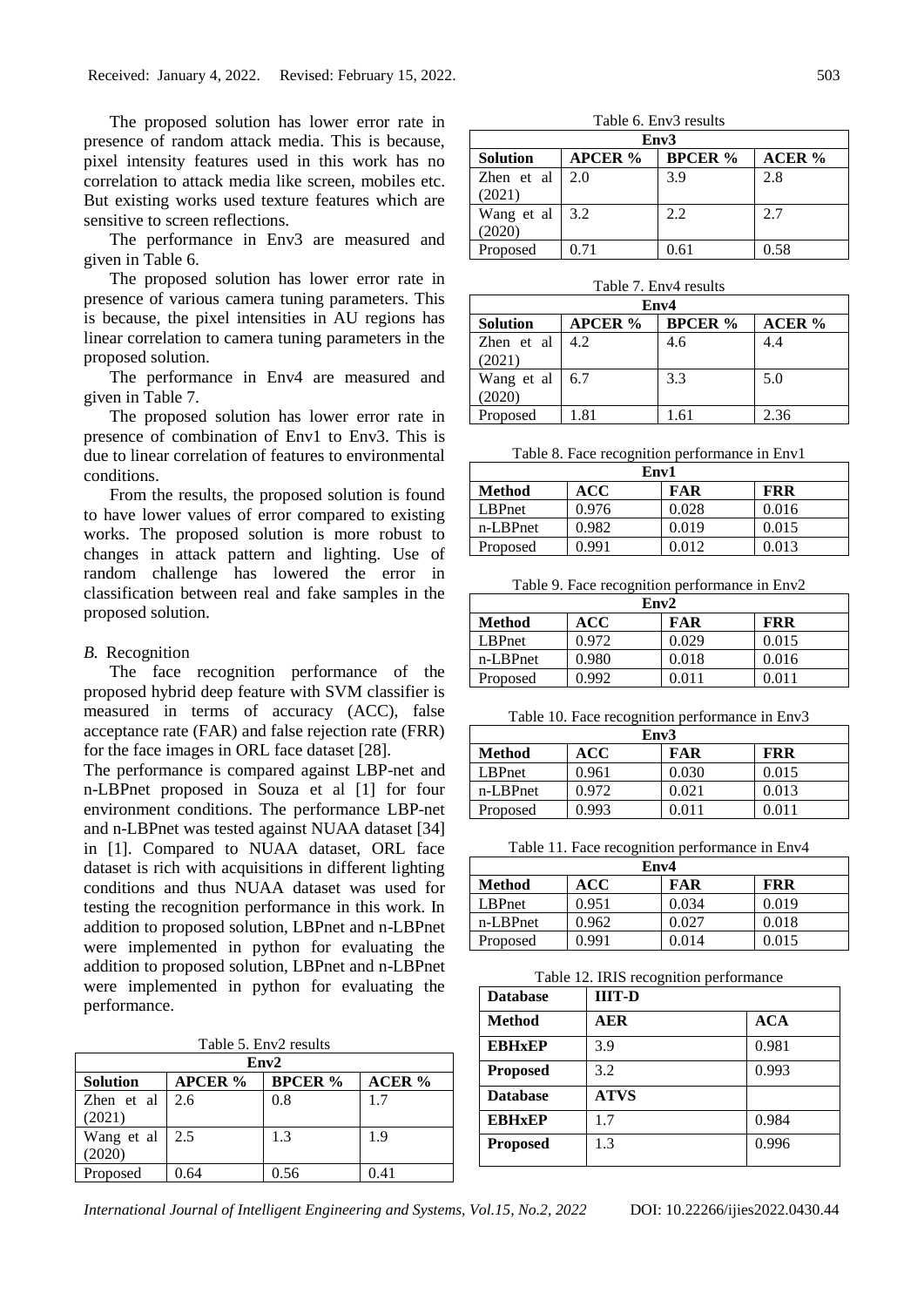







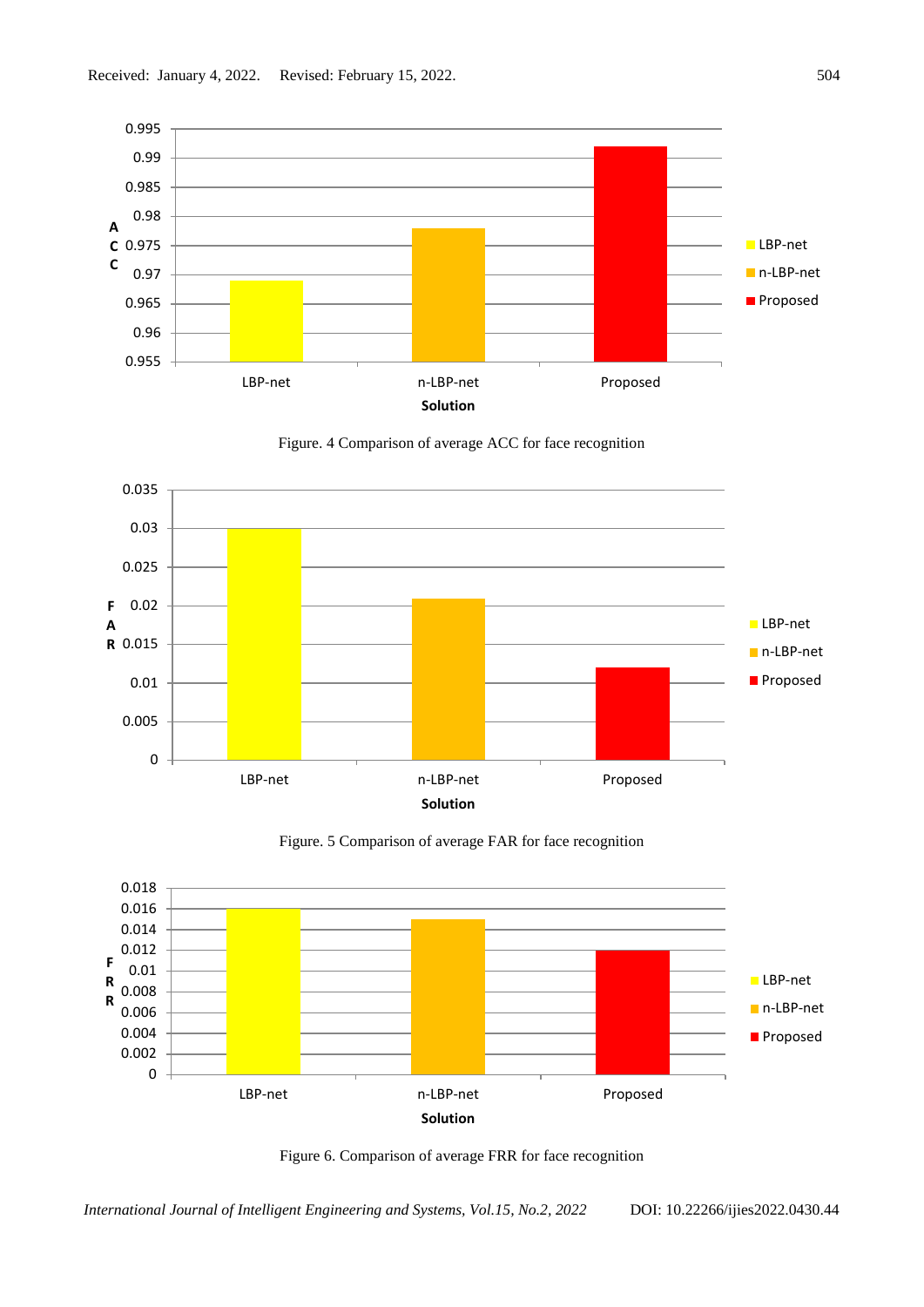The face recognition performance for Env1 is given in Table 8.

Compared to existing work, the proposed solution has atleast 1 % higher accuracy in presence of random lighting. This is due to QDCT based convolutional features.

The face recognition performance in Env2 is given in Table 9.

Compared to existing work, the proposed solution has atleast 1 % higher accuracy in presence of various attack media.

The face recognition performance in Env3 is given in Table 10.

Compared to existing work, the proposed solution has atleast 2 % higher accuracy in presence of various camera tuning parameters. Effects like zoom, colors had little impact on QDCT based convolutions in proposed solution.

The face recognition performance in Env4 is given in Table 11.

The average ACC across all four environments is given in Fig. 8. The average FAR across all four environments is given in Fig. 9. The average FRR across all four environments is given in Fig. 10.

The proposed solution has 2 % higher accuracy compared to exiting works. The FAR and FRR are low compared to existing works. Use of QDCT coefficients for convolutions has increased the recognition accuracy in the proposed solution. Proposed QDCT fusion has selected the best set of discriminative features in face and this is increased the feature learning ability of the convolutional neural network. Also the proposed solution performance in terms of ACC, FAR and FRR is consistent across all four environments.

The iris recognition performance of proposed hybrid deep feature along with SVM classifier is measured in terms of average error rate (AER) and average classification accuracy (ACA). The performance is tested for IIIT-D CLI database [29] and ATVS dataset [30]. The performance of the proposed solution is compared against EBHxEP proposed by Agarwal et al [18]. The results are given in Table 12.

The AER has reduced in proposed solution compared to EBHxEP and ACA is atleast 1 % higher compared to EBHxEP. The result is consistent for both the datasets. The ROC for IIIT-D dataset is given in Fig. 6 and ROC for ATVS dataset is given in Fig. 7. The ROC provides True positive rate (TPR) for various false positive rates(FPR). From the figures, it can be seen that true positive rate is higher in proposed solution compared to EBHxEP in both datasets and higher positive rate is achieved in IIIT-D dataset.

## **6. Conclusion**

A challenge responsive multi modal biometric authentication using face and iris biometric is proposed in this work. The solution had two stages of liveliness detection and hybrid deep feature based recognition. Liveliness was detected using arbitrary emotion proving images moved randomly over screen and collecting face responses. Hybrid deep features were extracted using a QDCT based deep learning model. The proposed solution allowed spoofs only with error rate of 0.95 % compared to 2.55 % in existing works. Also the face recognition accuracy is atleast 2 % higher and iris recognition accuracy is atleast 1 % higher compared to existing works. The effectiveness of proposed liveliness detection can be tested for different test sets and artificial fakes as part of future work.

## **Conflicts of interest**

The authors declare no conflict of interest.

#### **Author contributions**

The paper background work, conceptualization, methodology, dataset collection, implementation, result analysis and comparison, preparing and editing draft, visualization have been done by first author. The supervision, review of work and project administration, has been done by second author.

### **References**

- [1] D. Souza, S. Santos, and R. Pires, "Deep texture features for robust face spoofing detection", *IEEE Trans. Circuits Syst. II Express Briefs*, Vol. 64, No. 12, pp. 1397-1401, 2017.
- [2] S. Parveen, S. Ahmad, and H. Abbas, "Face liveness detection using dynamic local ternary pattern (DLTP)", *Computers,* Vol. 5, No. 2, pp. 10, 2016.
- [3] Z. Akhtar and L. Foresti, "Face spoof attack recognition using discriminative image patches", *J. Electr. Comput. Eng,* Vol. 2016, pp. 1–14, 2016.
- [4] J. Zhou, K. Shu, P. Liu, J. Xiang, and S. Xiong, "Face Anti-Spoofing Based on Dynamic Color Texture Analysis Using Local Directional Number Pattern", In: *Proc of 25th International Conference on Pattern Recognition (ICPR),* Milan, Italy, pp. 4221-4228, 2021.
- [5] X. Li, J. Komulainen and G. Zhao, "Generalized face anti-spoofing by detecting pulse from face videos", In: *Proc of the 23rd International Conference on Pattern Recognition (ICPR),* Cancun, Mexico, pp. 4244–4249, 2016.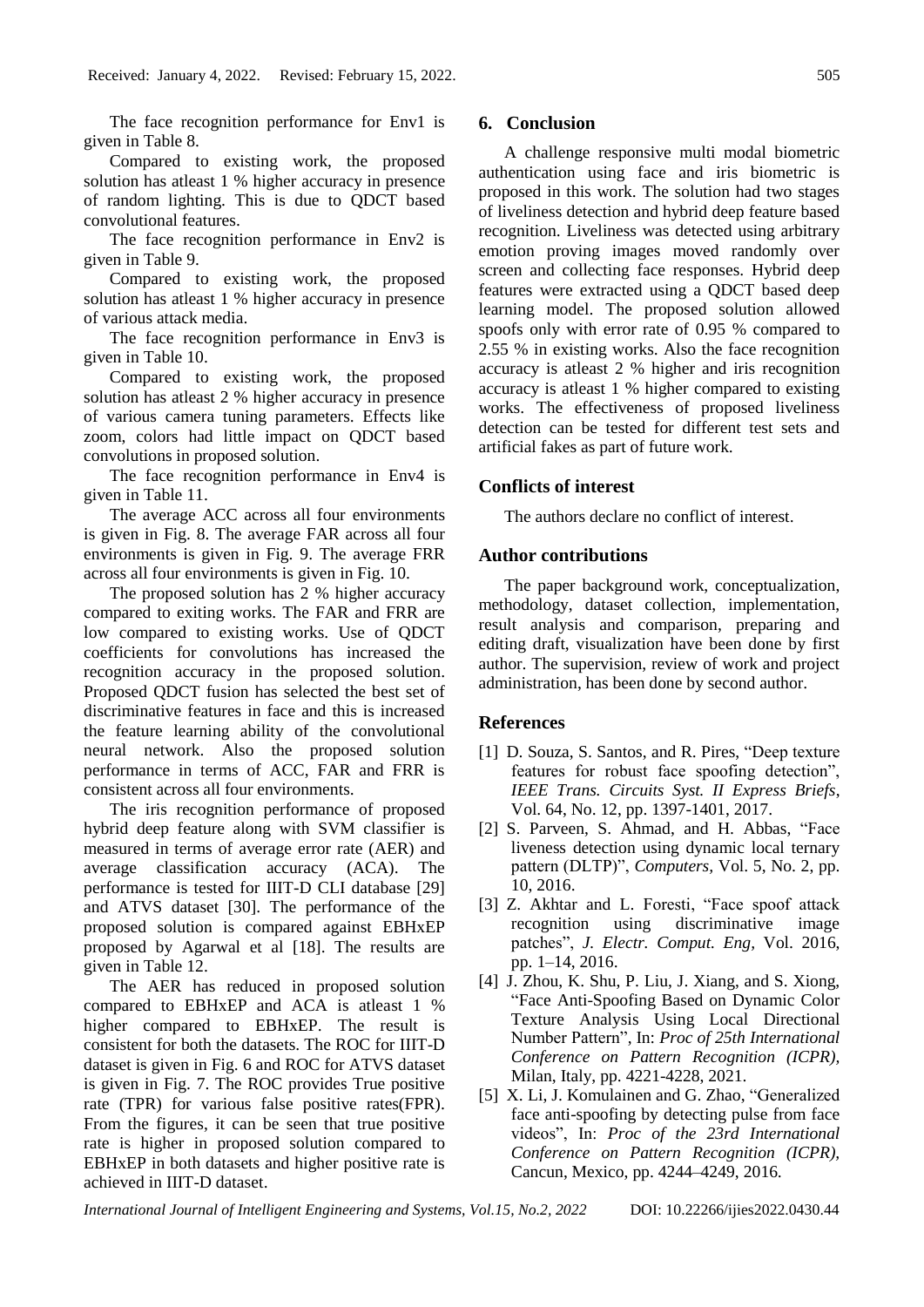- [6] R. Hasan, H. Mahmud, and Y. Li, "Face Anti-Spoofing Using Texture-Based Techniques and Filtering Methods", *Journal of Physics: Conference Series,* Vol. 1229, No. 012044, 2019.
- [7] R. Cai, R. Wan, and H. Li "Learning Meta Pattern for Face Anti-Spoofing", *IEEE T-IFS,* arXiv: [2110.06753,](https://arxiv.org/abs/2110.06753) 2021.
- [8] W. Zheng, M. Yue, S. Zhao, and S. Liu, "Attention-Based Spatial-Temporal Multi-Scale Network for Face Anti-Spoofing", *IEEE Transactions on Biometrics, Behavior, and Identity Science*, Vol. 3, No. 3, pp. 296-307, 2021.
- [9] X. Song, X. Zhao, and T. Lin, "Face Spoofing Detection by Fusing Binocular Depth and Spatial Pyramid Coding Micro-Texture Features", In: *Proc of IEEE International Conference on Image Processing,* pp. 96-100, 2017.
- [10] R. Cai, H. Li, S. Wang, and C. Chen, "DRL-FAS: A Novel Framework Based on Deep Reinforcement Learning for Face Anti-Spoofing", *IEEE Transactions on Information Forensics and Security,* Vol. 16, pp. 937-951, 2020.
- $[11]$  Z. Yu, X. Li, X. Niu, J. Shi, and G. Zhao, "Face anti-spoofing with human material perception", *In book: Computer Vision – ECCV,* pp. 557- 575, 2020.
- [12] X. Tu, H. Zhang, and M. Xie, "Enhance the Motion Cues for Face Anti-Spoofing using CNN-LSTM Architecture", ArXiv, abs/1901.05635,2019.
- [13] G. Wang, C. Lan, H. Han, S. Shan, and X. Chen, "Multi-modal face presentation attack detection via spatial and channel attentions", In: *Proc of IEEE/CVF Conference on Computer Vision and Pattern Recognition Workshops (CVPRW),* pp. 1584-1590, 2019.
- [14] Y. Liu, Y. Tai, J. Li, F. Huang, and R. Ji, "Aurora guard: Real-time face anti-spoofing via light reflection", arXiv:1902.10311, 2019.
- [15] C. Chou, "Presentation attack detection based on score level fusion and challenge-response technique", *The Journal of Supercomputing,* Vol. 77, pp. 4681–4697 .2021.
- [16] E. Boutellaa, Z. Boulkenafet, and J. Komulainen, "Audiovisual synchrony assessment for replay attack detection in talking face biometrics", *Multimed Tools Appl.,* Vol. 75, No. 9, pp. 5329-5343, 2016.
- [17] Z. Wang, Z. Yu, C. Zhao, and Z. Lei, "Deep spatial gradient and temporal depth learning for face anti-spoofing", In: *Proc of the IEEE Conference on Computer Vision and Pattern*

*Recognition (CVPR),* pp. 5042-5051, 2020.

- [18] R. Agarwal, S. Jalal, and V. Arya, "Enhanced Binary Hexagonal Extrema Pattern (EBHXEP) Descriptor for Iris Liveness Detection", *Wireless Personal Communications,* Vol. 115, pp. 2627–2643, 2020.
- [19] S. Bhogal, D. Söllinger, and A. Uhl, "Nonreference image quality assessment for biometric presentation attack detection", In: *Proc. of IEEE 5th International Workshop on Biometrics and Forensics,* pp. 1–6, 2021.
- [20] A. Fathy and S. Hanaa, "Entropy with local binary patterns for efficient iris liveness detection", *Wireless Personal Communications,* Vol. 102, Issue. 3, pp. 2331-2344, 2018.
- [21] T. Nguyen. D. Pham, and W. Lee, "Deep learning-based enhanced presentation attack detection for iris recognition by combining features from local and global regions based on NIR camera", *Sensors,* Vol. 18, No. 8, pp. 2601, 2018.
- [22] P. Viola and M. Jones, "Rapid object detection using a boosted cascade of simple features," In: *Proc of CVPR,* pp. 511–518, 2001.
- [23] A. Asthana, S. Zafeiriou, S. Cheng, and M. Pantic, "Robust discriminative response map fitting with constrained local models," In: *Proc of CVPR,* pp. 3444-3451, 2013.
- [24] F. Benitez, R. Srinivasan, and M. Martinez, "EmotioNet: An accurate, real-time algorithm for the automatic annotation of a million facial expressions in the wild", In: *Proc of the IEEE Conference on Computer Vision and Pattern Recognition,* Las Vegas, NV, USA. 26, pp. 5562–5570, 2016.
- [25] T. Ojala, M. Pietikäinen, and T. Mäenpää, "Multiresolution gray-sclae and rotation invariant texture classification with local binary patterns", *IEEE Transaction on Pattern Analysis and Machine Intelligence,* Vol. 24, No. 7, pp. 971-987, 2002.
- [26] C. Galdi, M. Nappi, D. Riccio, and H. Wechsler, "Eye movement analysis for human authentication: a critical survey", *Pattern Recognition Letters,* Vol. 84, pp. 272–283, 2016.
- [27] Z. Boulkenafet, J. Komulainen, X. Feng, and A. Hadid, "Oulu-npu: A mobile face presentation attack database with real-world variations", In: *Proc IEEE International Conference on Automatic Face & Gesture Recognition (FG),* pp. 612–618, 2017.
- [28] https://cam-orl.co.uk/facedatabase.html
- [29] D. Yadav, N. Kohli, and M. Vatsa, "Unraveling the effect of textured contact lenses on iris recognition", *IEEE Transactions on*